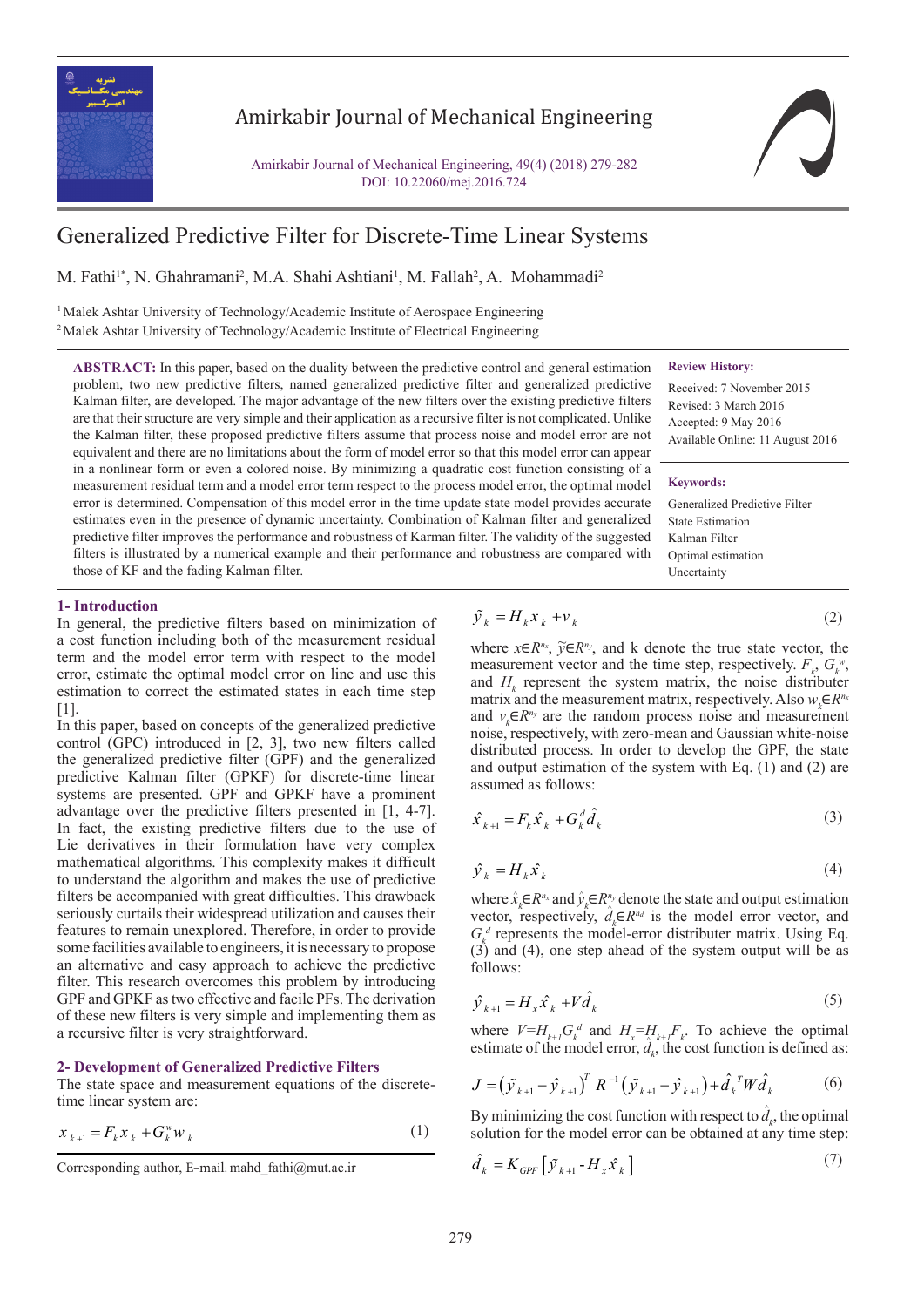where  $K_{GPF} = (V^T R^{-1} V + W)^{-1} V^T R^{-1}$ .

After obtaining the optimal model error, the GPF can be applied as a recursive filter in accordance with two steps: first, the optimal model error is computed from Eq. (7). Second, the estimated states are corrected using this model second, the estimated<br>error through Eq. (3).

# **3- Development of Generalized Predictive Kalman Filter**

**GPKF** is a combination of **KF** and GPF. In the Kalman filter's equations for the systems with equations  $(1)$ ,  $(2)$ , if the timeupdate equation of the priori estimated states,  $\hat{x}_{k+1} = F_k \hat{x}_k^+$ (taken from [8]), is replaced by the following relationship, <sup>1</sup>/<sup>2</sup> <sup>*d*</sup> <sup>*x*</sup> <sup>*d*</sup> <sup>*x*</sup> *d*<sup>*x*</sup> *d*<sup>*x*</sup> *d*<sup>*x*</sup> *d*<sup>*x*</sup> *d*<sup>*x*</sup> *d*<sup>*x*</sup> *d*<sup>*x*</sup> *d*<sup>*x*</sup> *d*<sup>*x*</sup> *d*<sup>*x*</sup> *d*<sup>*x*</sup> *d*<sup>*x*</sup> *d*<sup>*x*</sup> *d*<sup>*x*</sup> *d*<sup>*x*</sup> *d*<sup>*x*</sup> *d*<sup>*x*</sup> *d*<sup>*x*</sup> *d*<sup>*x*</sup> *d*<sup>*x*</sup> *d*<sup>*x*</sup>  $\ddot{\phantom{a}}$ *y Hx*  $\overline{a}$ 

$$
\hat{x}_{k+1}^{-} = F_k \hat{x}_k^{+} + G_k^d \hat{d}_k
$$
\n(8)

during the optimization process through Eq. (7). The model error vector  $\hat{d}_k$  is obtained for each time step *y* H *x V* 1 *k xk k* + *x Fx G w*  $\circ$  +

# **4- Simulation Results and Discussion**<br><del>Γαραβαίο 1</del> πολιτικό το στο δελτισμοποιες το στο δελτισμοποιες το στο δελτισμοποιες το στο δελτισμοποιες το στο δελ

→ Simulation Results and Discussion<br>To evaluate the performance of the newly developed filters,<br>numerical, simulations, are performed and new filters, are compared with two well-known filters, Kalman filter (KF) compared with two well-known filters, Kalman filter (KF)<br>and fading Kalman filter (FKF), in term of robust performance<br>(see [8.10] for details of these filters). The states estimation of a stochastic system from the turbofan engine F404 is the 100 To evaluate the performance of the newly developed filters,<br>numerical simulations are performed and new filters are *k* and rading Kannan rifer (FKF), in term of robust performance (see [8,10] for details of these filters). The states estimation temporary and intense uncertainties [9]:

By the following equation:

\n
$$
x_{k+1} = \begin{bmatrix}\n0.9305 + \delta_k & 0 & 0.1107 \\
0.0077 & 0.9802 + \delta_k & -0.0173 \\
0.0142 & 0 & 0.8953 + 0.1\delta_k\n\end{bmatrix} x_k
$$
\n
$$
+ \begin{bmatrix}\n1 \\
1 \\
1\n\end{bmatrix} w_k
$$
\n(9)

$$
y_k = \begin{bmatrix} 1 & 0 & 0 \\ 0 & 1 & 0 \end{bmatrix} x_k + v_k
$$
 (10)  
where  $\delta$ , is an uncertain model parameter as follows

here  $\delta$ , is an n uncertai where  $\delta_k$  is an uncertain model parameter as follows

the contract of the contract of the contract of the contract of the contract of the contract of the contract of

0.1 50 100

$$
\delta_{k} = \begin{cases} 0.1 & 50 \le k \le 100 \\ 0 & otherwise. \end{cases}
$$
 (11)

**EXECUTE THE SYSTEM HOLES COVARIANCE 6** and the measurement holes 0.9305 0 0.1107 *k* + system is  $\hat{x}_o = [1 \ 1 \ 1]^T$ , but in simulation these real states are unknown and it is assumed that they are  $\hat{x} = [3 \ 3 \ 3]^T$ . To system is  $x_0 = [1 \ 1 \ 1]^t$ , but in simulation these real states are<br>unknown and it is assumed that they are  $\hat{x}_0 = [3 \ 3 \ 3]^T$ . To<br>estimate the system states by GPF and GPKF it is required to estimate the system states by GPF and GPKF, it is required to<br>design an error. So, a two-dimensional error vector multiplied by a model-error distributer matrix with dimensions of 3×2<br>bs selected as the error term and is added to the propagation<br>model: system noise covariance Q and the measure<br>primary  $P_0$  are equal to  $0.05$ . The real initial unknown and it is assumed that they are  $x_{q-1}$ ,  $\overline{5}$ ,  $\overline{5}$ ,  $\overline{1}$ . To estimate the system states by GPF and GPKF, it is required to design an error. So, a two-dimensional error vector multiplied  $\alpha$   $\alpha$   $\alpha$   $\beta$  or  $\alpha$   $\beta$  and the measure The system noise covariance *Q* and the measurement noise covariance *R* are equal to 0.05. The real initial state of the by a model-error distributer matrix with dimensions of  $3 \times 2$ <br>is selected as the error term and is added to the propagation<br>model:  $\mathbf{0}$ model:

$$
x_{k+1} = \begin{bmatrix} 0.9305 + \delta_k & 0 & 0.1107 \\ 0.0077 & 0.9802 + \delta_k & -0.0173 \\ 0.0142 & 0 & 0.8953 + 0.1\delta_k \end{bmatrix} x_k
$$
 (12)

$$
+ \begin{bmatrix} 0.5 & 0 \\ 0 & 0.5 \\ 0 & 0 \end{bmatrix} d_k + \begin{bmatrix} 1 \\ 1 \\ 1 \end{bmatrix} w_k
$$

Also, the weight matrix *W* of GPF and GPKF is selected as  $0.3I_{\gamma*2}$ . With these assumptions, the state estimates of the system have been simulated using GPF, GPKF, KF and FKF and the simulation results have been shown in Figs. 1 and 2. As depicted in these figures, the performance of the new predictive filters, is far better and far beyond than that of the Kalman filter and fading Kalman filter. In fact, although FKF estimates the states of the uncertain system more precisely than what KF does; however, its accuracy is very much lower than GPF's and GPKF's.



### **5- Conclusions**

In this research, two new filters, state estimators, called the generalized predictive filter (GPF) and the generalized predictive Kalman filter (GPKF) were developed for discrete-time linear systems. The derivations of the GPF and GPKF are easier to understand than those of the existing predictive filters and applying them as a recursive filter is easily possible. Despite the simplicity of their structure, their robust performance against the model uncertainty is